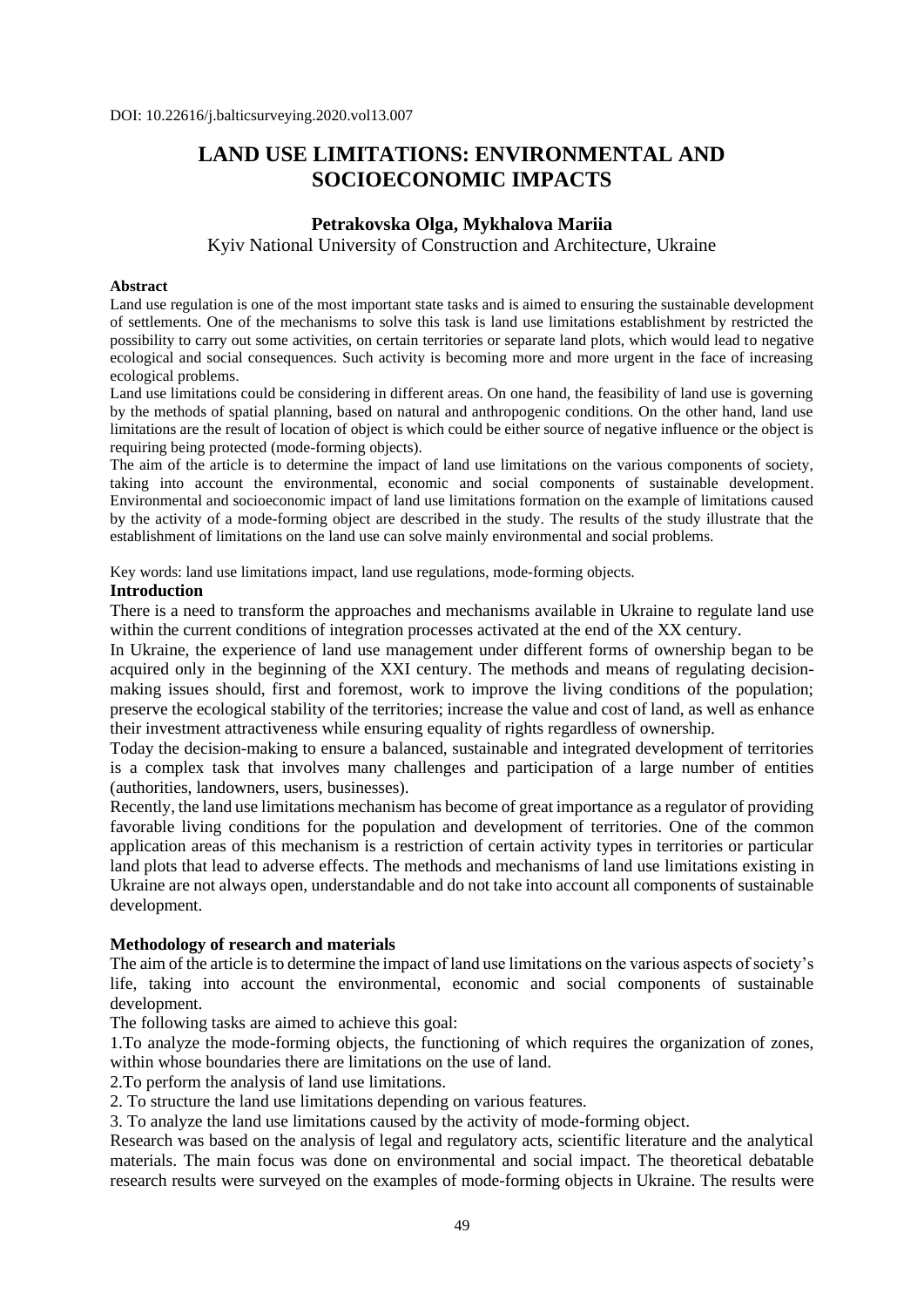carried out used methods of collection, systematization, processing, logical analysis and generalization. The analysis and synthesis, comparison and system methods also were applied during this work.

### **Discussions and results**

#### **Limitations as mechanism of land use regulations**

Land use regulations – ordinances of government created to ensure private and public use of land are aligned with policy priorities and standards. Land use regulations have increased substantially over the decades. Land-use regulations are an umbrella term for rules that govern land development. And limitations are an important mechanism of land-use regulations. Land-use regulations control the land development through land use limitations formation in order to achieve various safety, environmental stability, and social fairness (Land Use Restrictions as Barriers to Entry, 2008).

Land use limitation is a set of actions used to establish the optimal mode of land and land plot use. The need to set land use limitations is due to the need to preserve natural resources (agricultural, water, forest, mineral); protect historical and cultural heritage; ensure environmental protection (air, water, soil); ensure safety of life of the population; improve conditions of social life of the population. In fact, the land use limitation is a state interference with property rights. But it is justified in terms of guaranteeing free access to natural resources, social goods and aimed at protecting the common public interests and the third party rights (Petrakovska, 2010, Garrett Power, 2013)

The need to set land use limitations depends on natural resource potential, climatic conditions and ecological status.

## **Types of land use limitations**

The study of statutory land use limitations has allowed carrying out their structuring by using different signs.

Almost all existing land use limitations can be combined into two aggregate groups:

1. Limitations, whose size and mode of use are clearly defined by the legislative and regulatory documents. That is, they are known in advance.

As an example, they include limitations imposed by different types of engineering communications.

2. Limitations governed by different types of spatial plans and social programs.

Depending on the object subject to the limitation, the limitations can be divided into 3 groups:

1. limitations that apply to a certain territory;

2. limitations that apply exclusively to land plot;

3. limitations that apply in both cases.

As a result of the analysis of the regulatory framework (Закон України «Про землеустрій», 2003, Закон України «Про регулювання містобудівної діяльності», 2011) was defined one more sign – the object features that cause limitations,

Depending on this, land use limitations may be as follows:

1. Limitations caused by the activity of a mode-forming object as a source of negative impact on the environment;

2. Limitations caused by the need to preserve existing natural resources as a whole (nature reserved fund objects);

3. Limitations caused by the need to preserve existing anthropogenic environment (cultural heritage objects).

## **Impact of land use limitations on the various components of society's life**

The impact of land use limitations on the various components of society's life was analyzed taking into account the components of sustainable development of the territories: environmental, economic and social (Petrakovska, Mykhalova, 2018).

Decion makers increasingly accept that social impacts need to be considered along with environmental impacts because (Barrow 2002, Burdge, 1990):

- They are often closely interrelated.

- It is a wise response to the growing dremand for "social responsibility".

- It can improve environmental management and the quest for sustainable development.

Impact on nature and environment (level of air, water basin, soil pollution, noise and vibration levels, chemical pollution, etc.) was taken into account when assessing the *environmental impact.*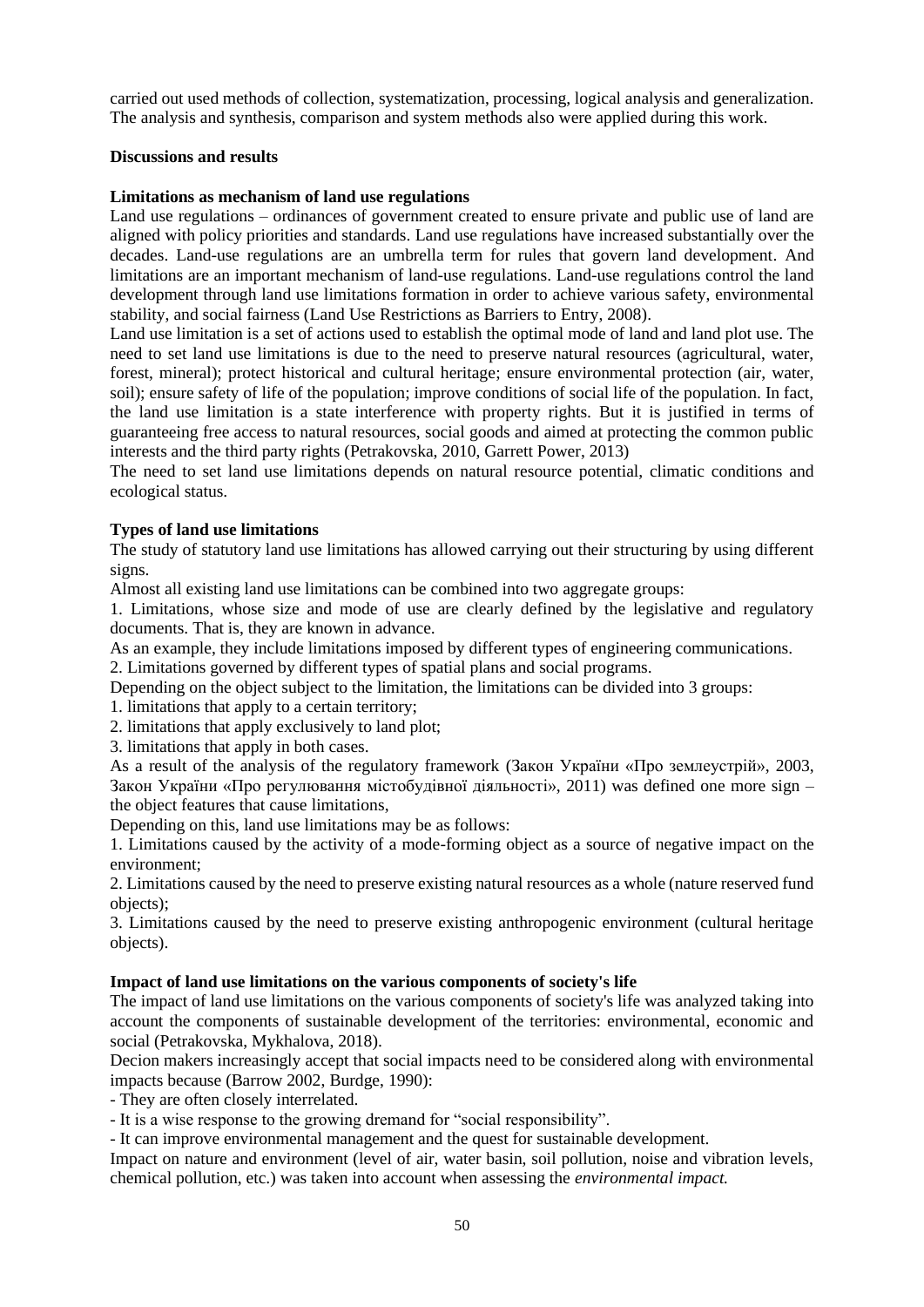Cultural (cultures of growing cities and their surroundings, cultural heritage, accessibility to cultural services) and health (psycho-physical health, impacts of traffic projects on health and living conditions, social health) impacts were taken into account when assessing the impact on social status.

Changes in the value of land and land plots were taken into account when assessing the *impact on economic situation.*

The impact of land use limitations can be assessed from the point of view of the extent of its spread. For example, groups of administrative-territorial units, separate administrative-territorial units, a group of land plots or a separate land plot. Depending on the importance of land use limitations and the extent of its spread, the impact may be local, regional, national and global. As a rule, scientists say that all impacts should be considered from local to global (Dietz, 1987).

The article analyzes the impact of land use limitations formation on the example of limitations caused by the activity of a mode-forming object on local level. According to the current legislation of Ukraine (Закон України «Про державний земельний кадастр», 2011), a mode-forming object is an object of natural or artificial origin (lake, river, forest, pipeline, energy, cultural heritage, military object etc.) under which and/or around which the land use limitations are established in accordance with the legislation in connection with its natural or acquired properties. The study revealed a significant difference between mode-forming objects. There are objects being mode-forming in essence and objects that become mode-forming only after a correspondent official status is established. The first ones include industrial objects, engineering and transport infrastructure objects, water sources, water bodies, etc.. In the second case - objects that require special protection, such as nature reserves, objects of historical heritage, health resort, etc. They legislatively establish the corresponding status, which determines the degree of necessary protection.

There are four main types of zones in Ukraine that are subject to land use limitatins: protection zones, sanitary control areas, sanitary security zones and special use areas (Земельний Кодекс України, 2001, Trevogo, Ryabchiy, M Tregub, Yu Tregub, 2019).

*Protection* zones are the zones established for the purpose of protecting mode-forming objects from adverse anthropogenic influences. (Земельний Кодекс України, 2001).

*Sanitary control zones* are the area where a special sanitary-epidemiological mode is introduced in order to prevent negative influence from outside on the protected object (for example sources of centralized drinking water supply facilities) (Земельний Кодекс України, 2001).

*Sanitary security zones* are the zones established around potential sources of various types of pollution in order to reduce or exclude negative impact on adjacent territories (Земельний Кодекс України, 2001).

A special group consists of special use areas that are formed around defense and military objects to protect the population, businesses and environment from the effects of emergencies. This type of restriction is not analyzed within the scope of this study.

Exploring the land use limitations impact, the following meaning was put into definitions of environmental and social effects.

Environmental impact reflects the direct effect of land use activities and their limitations on the components of the environment. Social impact is the effect on people and communities that happens as a result of active and passive land use.

Environmental and social impact studies show that both direct and indirect impacts are observed (Wathern, 1988, Sairinen, 2004). This article is focused on direct influence.

The results of analysis of environmental and social impact of land use limitations are shown in Table 1. The table shows examples of zones that are installed around mode-forming objects. There are also other types of land use limitations, such as protection zone around the objects of communication, objects of hydrometeorological activity, etc

The analysis results show that most of the land use limitations have a positive environmental impact and improve the quality of environmental conditions. Limitations on the use of land are strictly regulated by law and are aimed at complying with environmental and social standards. It is important to note that the social effect is closely related with the ecological one and is expressed in improving the comfortable living conditions of the population by preventing the negative consequences of the activity of the modeforming object or maintaining their integrity. As well the social effect of the establishment of land use limitations is expressed by the formation of mass consciousness, which characterizes the attitude of people to socially significant events and current issues of public life.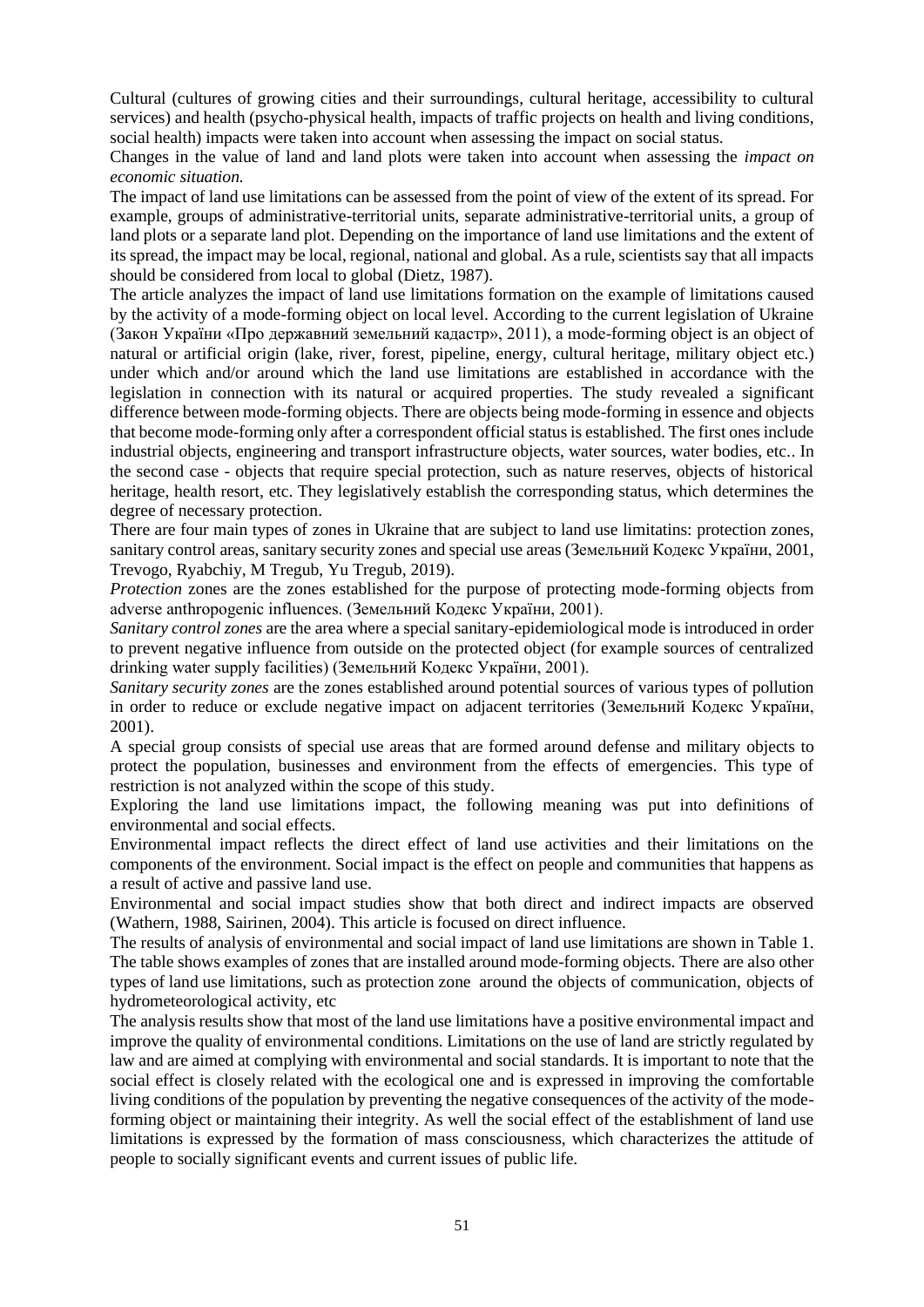#### **Table 1**

Environmental and social impact of land use limitations around mode-forming objects

| <b>Limitations of land</b>                                                                  | Mode-forming object                                   |            | Environmental and social impact of faild use immations around mode-forming objects<br><b>Environmental impact</b>                                | Social impact                                                                                                                          |
|---------------------------------------------------------------------------------------------|-------------------------------------------------------|------------|--------------------------------------------------------------------------------------------------------------------------------------------------|----------------------------------------------------------------------------------------------------------------------------------------|
| use                                                                                         |                                                       |            |                                                                                                                                                  |                                                                                                                                        |
| 1. Limitations arising from the granting of object official status                          |                                                       |            |                                                                                                                                                  |                                                                                                                                        |
|                                                                                             | objects of the nature<br>reserve fund*                |            | preservation of protected<br>object which have<br>significant importance on<br>ecological conditions                                             | preserving integrity of object<br>to ensure conditions of social<br>life (rest, studying, recovering,<br>communication)                |
| Protection zone                                                                             | objects of<br>cultural<br>heritage*                   | natural    | preservation of protected<br>object which have<br>significant importance on<br>ecological conditions                                             | preserving integrity of object<br>to ensure conditions of social<br>life (rest, studying, recovering,<br>communication) and historical |
|                                                                                             |                                                       | artificial | to provide historical value,<br>preservation and integrity<br>of protected object                                                                | heritage for future generations                                                                                                        |
| Sanitary control zone                                                                       | health resorts                                        |            | preservation of protected<br>object which have<br>significant importance on<br>ecological conditions                                             | preserving integrity of object<br>to ensure conditions of social<br>life (rest, recovering,<br>communication)                          |
| 2. Limitations around objects of transport and engineering infrastructure                   |                                                       |            |                                                                                                                                                  |                                                                                                                                        |
| 2.1 Objects of transport infrastructure (roads, transport interchanges, railways and so on) |                                                       |            |                                                                                                                                                  |                                                                                                                                        |
| Protection zone                                                                             | objects of transport<br>infrastructure                |            | reduction of environmental<br>pollution (air, water, soil<br>pollution, noise and<br>vibration levels, chemical<br>pollution, etc) caused by     | improving the living comfort<br>conditions of the population                                                                           |
|                                                                                             |                                                       |            | the object                                                                                                                                       |                                                                                                                                        |
| 2.2 Objects of engineering infrastructure (water supply objects, sewage systems etc.)       |                                                       |            |                                                                                                                                                  |                                                                                                                                        |
| Protection zone                                                                             | object of heating<br>system                           |            | preservation of protected<br>object                                                                                                              | improving the living comfort<br>conditions of the population                                                                           |
| Sanitary security<br>zone                                                                   | sewage systems                                        |            | preservation of<br>environment from harmful<br>effects (noise and vibration<br>levels, chemical pollution,<br>etc.) of the object                | improving the living<br>conditions of the population                                                                                   |
| Sanitary control zone                                                                       | sources and objects of<br>centralized water<br>supply |            | preservation of the<br>protected object and<br>ensuring of water quality                                                                         | saving the health of the<br>population                                                                                                 |
| 2.3 Limitations around objects of industrial objects                                        |                                                       |            |                                                                                                                                                  |                                                                                                                                        |
| Sanitary security<br>zone                                                                   | industrial objects                                    |            | preservation of<br>environment from harmful<br>effects (noise and vibration<br>levels, chemical pollution,<br>etc.) of the object                | improving the living<br>conditions of the population                                                                                   |
| 3. Limitations around natural objects                                                       |                                                       |            |                                                                                                                                                  |                                                                                                                                        |
| Water<br>conservation<br>zone                                                               | water objects (lake,<br>river, sea)                   |            | saving the quality of water<br>resourses and preservation<br>of protected object which<br>have significant influence<br>on ecological conditions | preserving the integrity of<br>object to ensure the social life<br>conditions (rest, studying,<br>recovering, communication).          |

\* There were 7 UNESCO World Heritage Objects in Ukraine as of 2017. One of them - the Carpathian beech forests - is exclusively of natural origin. Therefore, the environmental component is taken into account (Ukraine - UNESCO World Heritage Centre, 2020).

Studies of the economic effect of the formation of various zones of land use restrictions indicate a potential decreasing in the value of land and land plots that fall within the scope of restriction and and as a consequence may reduce their investment attractiveness in most cases.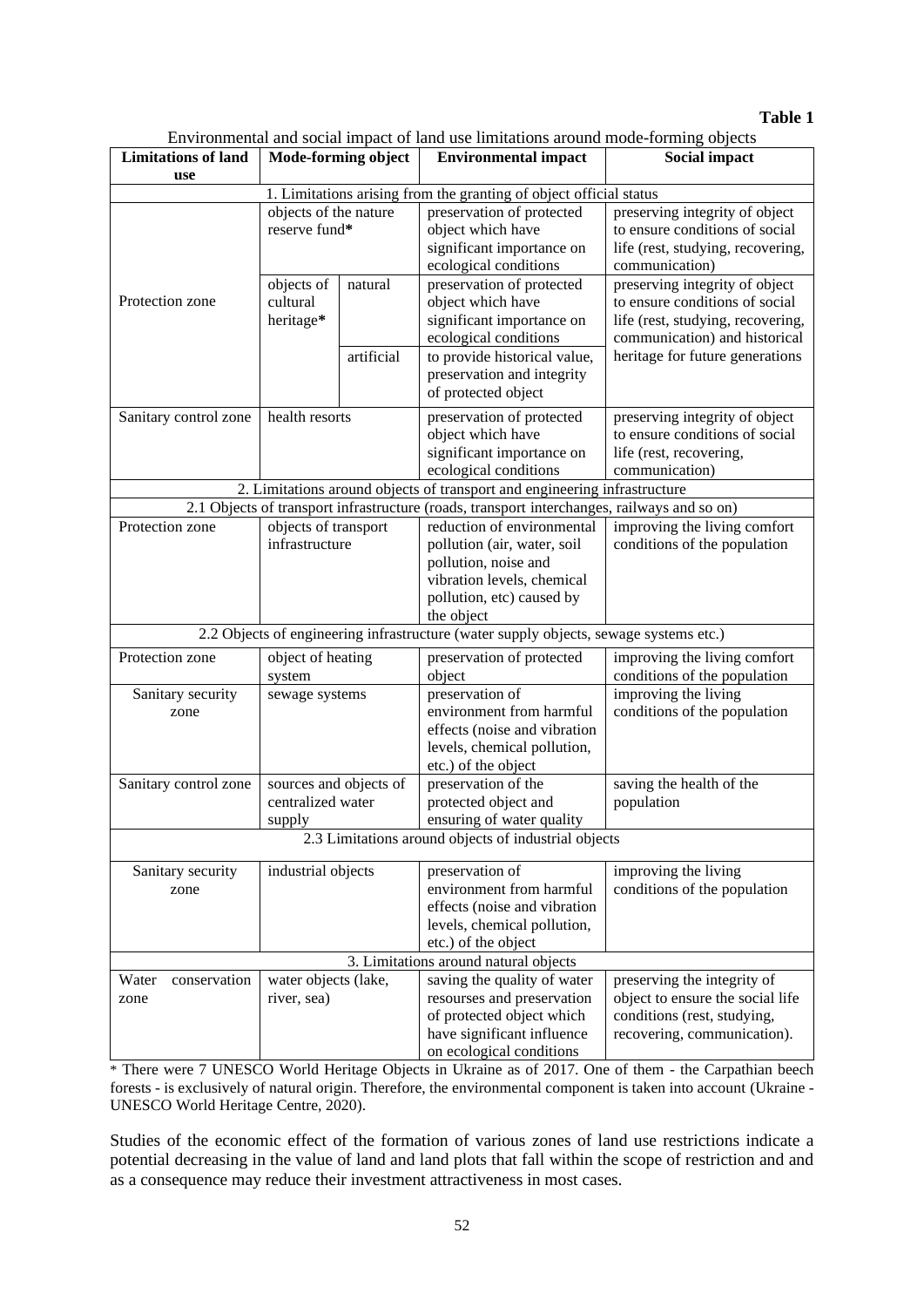As a result of analysing scientific publications by practitioners and researchers, we can identify the following features of limitations impact assessment process:

1. It is assessed the potential impact in the future - at the stage of development of spatial plans and social programs, taking into account alternative possible options for the arrangement of mode-forming objects. 2. It is assessed the existing impact of mode-forming objects on the natural and anthropogenic environment.

In the first case, it is possible to avoid negative consequences and achieve the highest possible balance between three components of sustainable development. In this case, decisions are made under the conditions of multifaceted information support and methodological basis for making management decisions regarding restrictions.

When planning for the placement of objects, economic impact, which cannot be taken into account when assessing the impact of existing objects, shall be taken into account. Therefore, it is necessary to assess the impact on the economic situation at the planning stage.

In the second case, some environmental, social and economical conditions are already existing but appeared negative consequences have to be reduced. And in this case, achieving a balance is very difficult task and in practice usually preference is giving one of the component sustainable development. The problem of finding a balance in measuring "impact" is an urgent one, especially when it comes to land resources.

#### **Conclusions and proposals**

1. The study of mode-forming objects illustrates their fundamental difference. By origin, they can be natural, artificial and natural- artificial objects. Wherein there are legally defined mode-forming objects and objects that become mode-forming only after a correspondent official status is established.

2. Land use limitations is imposed by establishing the difference zones – protection zones, sanitary control areas, sanitary security zones, water conservation zone and special use areas. The difference in these zones is that they can protect the object, the environment around the protected object, or both. The establishment of various types of zones is aimed at providing an environmental effect, as a result of which a positive social effect – improved living conditions of the population – is achieved.

3. The greatest possible balance between the components of sustainable development under setting of land use limitations can be achieved in assessing of the potential impact in the future their consequences when developing spatial plans and social programs.

#### **References**

- 1. Barrow, C.J. (2002). Evaluating the Social Impacts of Environmental Change and the Environmental Impacts of Social Change: An Introductory Review of Social Impact Assessment. Environmental Studies 59(2002):2, 185-195.
- 2. Burdge, R. J. (1990) The Social Impact Assessment Model and the Planning Process, in: Impact Assessment Bulletin 8(1990):1&2, pp. 85-99.
- 3. Dietz T. (1987) Theory and Method in Social Impact Assessment, in: Sociological Inquiry 57: 55-69.
- 4. Garrett Power, Constitutional Limitations on Land Use Controls, Environmental Regulations and Governmental Exactions (2013) U of Maryland Legal Studies Research Paper No. 2013-15
- 5. I. Trevogo, V. Ryabchiy, M Tregub, Yu Tregub (2019) Про встановлення меж охоронних зон режимоутворюючих об'єктів (About establishment of borders of protection zones of mode-forming objects) GEOFORUM'2019: abstracts of the 24th International Scientific and Technical Conference, pp. 19-20 (in Ukrainian)
- 6. Land Use Restrictions as Barriers to Entry (2008) the Competition Committee (Working Party No. 2 on Competition and Regulation)
- 7. Petrakovska O. (2010). Restrictions of urban land use in Ukraine. FIG Congress 2010, Facing the Challenges – Building the Capacity Sydney, Australia, 11-16 April 2010 Viewed 2 April, 2020, [\(https://www.fig.net/resources/proceedings/fig\\_proceedings/fig2010/papers/ts06e/ts06e\\_petrakovska\\_4491.](https://www.fig.net/resources/proceedings/fig_proceedings/fig2010/papers/ts06e/ts06e_petrakovska_4491.pdf) [pdf\)](https://www.fig.net/resources/proceedings/fig_proceedings/fig2010/papers/ts06e/ts06e_petrakovska_4491.pdf)
- 8. Petrakovska O. and Mykhalova M. (2018). Socio-economic and ecological aspects of land management in cities, ACTA Scientiarum Polonorum, Formatio Circumiectus Zeszyt 17 (4) 2018 pp. 103-109.
- 9. Sairinen, R. (2004) Assessing social impacts of urban land-use plans: From theory to practice, in: Boreal Environment Research 9(2004): 6, 509-517.
- 10. Ukraine UNESCO World Heritage Centre (2020). Viewed 2 April, 2020, (https://whc.unesco.org/en/statesparties/ua)
- 11. Wathern. P. (1988) An introductory guide to EIA, in: Wathern P. (Ed.) Environmental Impact Assessment. Unwun HYman Ltd, London.